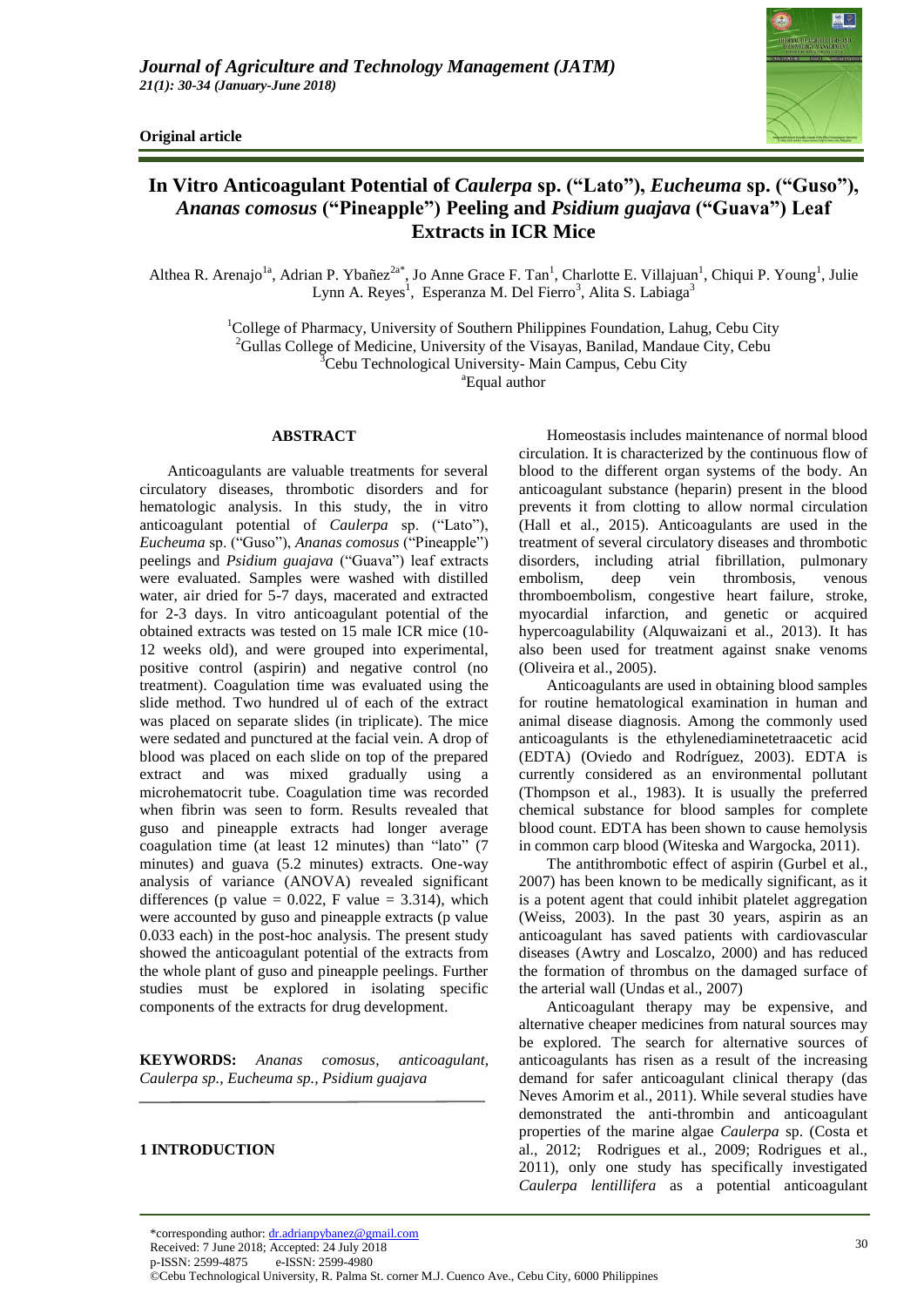(Arenajo et al., 2017). Other natural sources, including *Eucheuma* sp. ("Guso"), *Ananas comosus* ("Pineapple") peeling and *Psidium guajava* ("Guava") also have<br>reported anticoagulant properties. However, anticoagulant properties. However, comparative in vitro evaluations of their potential has not yet been performed. Hence, this study was conducted.

## **2 MATERIALS AND METHODS**

#### **Research Design**

The study is an experimental type. The potential anticoagulant properties of the selected extracts were evaluated in the ICR mice for two weeks (inclusive of one week for animal acclimatization). Mice were assigned into three groups: 1) negative control (no extract), 2) positive control (aspirin) and 3) experimental groups.

## **Research subjects and plant sources**

Fifteen male ICR mice (10-12 weeks old; approximately 30g) were randomly allocated into three equal groups: experimental, positive control (aspirin) and negative control (no treatment). The mice were purchased from the University of San Carlos Laboratory Animal Facility, a BAI-registered and PALAS-accredited breeding facility. "Lato" and "guso" were obtained from Barangay Kalawisan, Cordova, Cebu, while pineapple peeling and guava samples were secured from commercial sources. Species identification was performed by a biologist from the Biology and Environmental Studies Program of the University of the Philippines Cebu. The study was conducted at University of the Visayas, Gullas College of Medicine, Cebu City.

#### **Preparation of plant samples**

Ten kilograms of fresh "guso" and "lato" and two kilograms of fresh guava leaves and pineapple peels were washed with distilled water to remove the foreign materials adhering to the plant samples. A 20 cm plastic strainer was used to hold the plant samples for one hour to let the excess water drip. Washed samples were transferred to a working table lined with filter paper to remove the excess water adhering to the plant samples. All plant materials were air dried for one to two weeks. After air-drying, samples were minced into small sizes (1.5 cm).

#### **Preparation of the crude extract**

The plant materials were macerated with 80% ethyl alcohol for two days. It was then subjected to reflux distillation for two hours to further exhaust the plant material. After distillation, it was evaporated to syrupy consistency to produce the extract. All extracts were placed in a tightly closed container and kept refrigerated at 2-80C until further use.

**Animal marking and assignment to groups and cages** 

Upon arrival at the animal facility, the animals were randomly assigned to cages and marked at the base of the tail using permanent markers for identification. Cages were also randomly assigned to the different treatment groups. The health of animals was assessed by physical examination.

#### **Animal acclimatization, monitoring, and maintenance**

The mice were acclimatized for seven days. Commercial feeds and water were provided ad libitum. Lighting was on a 12 hour dark-light cycle, and ambient temperature was maintained between 24-260C. Beddings were changed every three days. Body score, appearance and behavior (Ullman-Culleré and Foltz, 1999; Bekkevold et al., 2013) were monitored.

#### **Preparation and administration of aspirin and distilled water**

The amount to be administered was computed based on the bodyweight (at 10 ml/kg). Aspirin and distilled water were administered orally at 24 and 12 hours prior to blood collection using a gauge 16 ball point gavage needle. Gavage needles were disinfected and flushed with distilled water for three times in between administrations. For the positive control (aspirin), one-fourth of a 300 mg-aspirin tablet was crushed and mixed in 75 ml distilled water and was orally administered at a dose of 5 mg/kg (Zhou et al., 2014).

#### **Sedation, blood samples and evaluation of coagulation**

The mice were sedated using a combination of<br>amine/zolazepam (Zoletil) administered tiletamine/zolazepam (Zoletil) administered intraperitoneally. After sedation, the facial vein was punctured using a hematocrit tube. One drop of blood was placed on each slide containing 0.2 ml of the experimental extracts (accomplished in triplicates) and was mixed gradually using a hematocrit tube. Coagulation time was recorded once fibrin was seen. Longest coagulation time was pegged at 12 minutes as it was observed that the slides would dry up after such time.

#### **Data processing and analysis**

Observations were manually recorded in a tally sheet. Gathered data were encoded in Microsoft Excel and imported into statistical software. Data was analyzed using one way analysis of variance (ANOVA) with post-hoc analysis by Tukeys method. The significance level was set at 5%.

## **Ethical consideration**

The procedures performed in this study were guided by the principles of animal welfare, Animal Welfare Act of the Philippines (RA 8485) and AO 45 of the Bureau of the Animal Industry. The study was also approved by the Institutional Animal Care and Use Committee.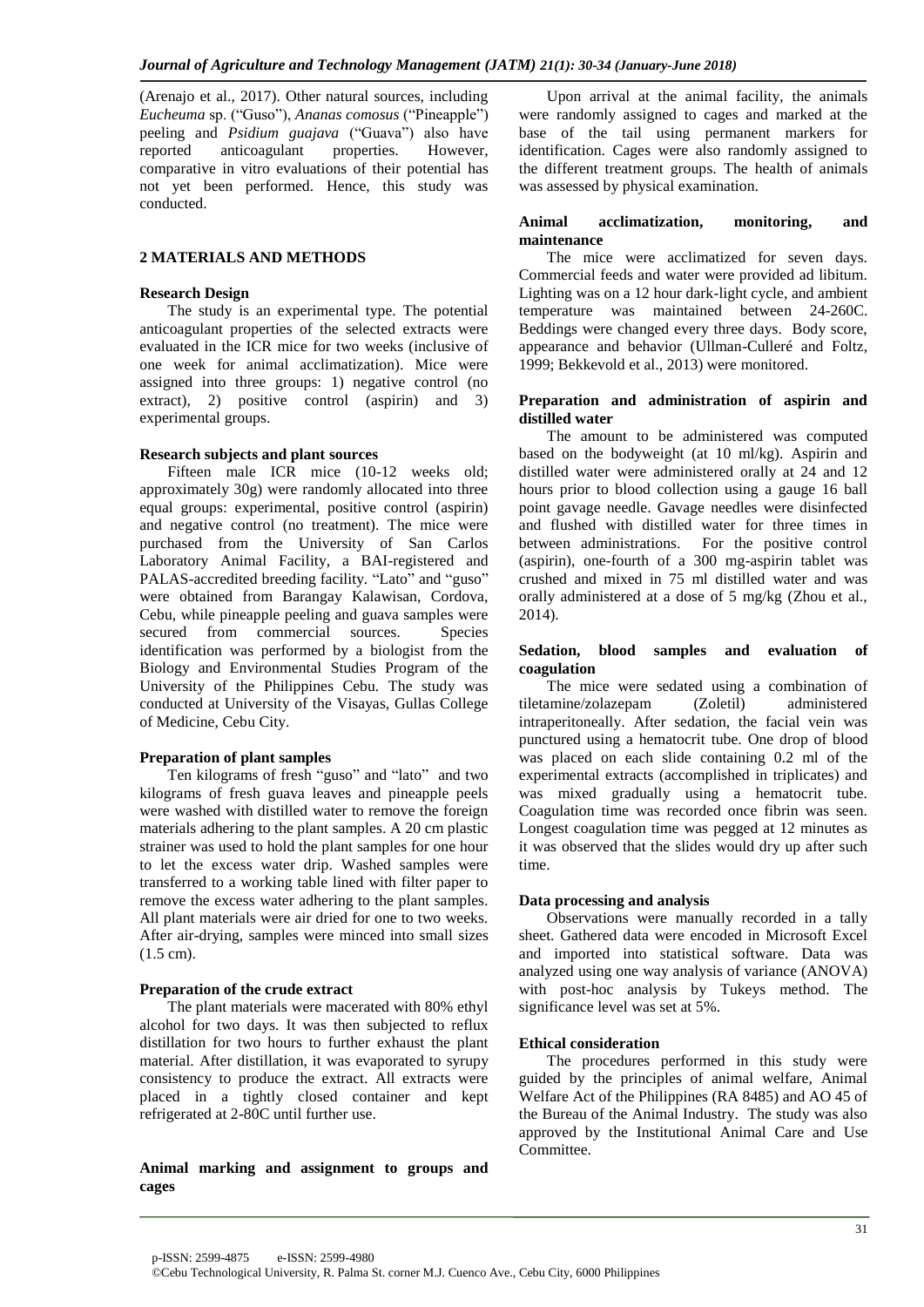Committee of Pet Science Laboratory Animal Facility and Veterinary Clinic, Cebu City, Philippines.

## **3 RESULTS AND DISCUSSION**

The whole plant of guso and pineapple peeling extracts were found to have the longest average clotting time (at least 12 minutes), followed by the "lato" (seven minutes). Guava leaf extract was also found to prolong clotting time (5.2 minutes) compared to the negative control (0.9 minute), but almost the same result with that of the positive control (aspirin) (Table 1). Guso has been shown to have an anticoagulant effect because of its carrageenan component (Anderson et al., 1965; Rosa, 1972; McLellan and Jurd, 1992).

Pineapple contains a complex enzyme, bromelain, which may have an anticoagulant property. Studies have been conducted using stems (Milić et al., 2014)

and fresh fruit juice extract (Evangelista et al., 2012), but it appears that the present study is the first to explore pineapple peels as a potential source of anticoagulant. On the other hand, Hsieh et al. (2007) also found an anticoagulant property of guava.

Statistical analysis revealed significant differences (p value 0.022, F value 3.314), which were accounted guso and pineapple extracts (p value  $= 0.033$  each) in the post-hoc analysis (Table 2). The results indicate that guso and pineapple had longer clotting time, suggesting better anticoagulant properties than the other treatments.

Aspirin has properties that can reduce the ability of the blood to clot, and thus it is often used in the treatment of conditions associated with blood clots, including heart attacks (Guirguis-Blake et al., 2016). The present study showed that the studied extracts could have anticoagulant properties that can be equal to or much better than aspirin.

Table 1. Average clotting time (minutes) of male ICR blood mixed with Caulerpa sp., Eucheuma sp., Ananas comosus peeling and Psidium guajava extracts

| Group                                     | Mean | <b>SD</b> |
|-------------------------------------------|------|-----------|
| Eucheuma sp.("Guso")                      | 12.0 | 0.0       |
| Caulerpa sp. ("Lato")                     | 7.0  | 5.7       |
| Ananas comosus (Pineapple) peeling        | 12.0 | 0.0       |
| <i>Psidium guajava</i> (Guava) leaf       | 5.2  | 9.4       |
| Positive Control (Aspirin)                | 6.2  | 10.0      |
| Negative Control (Normal saline solution) | 0.9  | 0.3       |

| Table 2. Post-hoc analysis of the coagulation time between Eucheuma sp., Caulerpa sp., Ananas comosus, Psidium guajava and |  |  |
|----------------------------------------------------------------------------------------------------------------------------|--|--|
| control groups                                                                                                             |  |  |

|                  | Group            | <b>Mean Difference</b> | <b>Std. Error</b> | Sig.  |
|------------------|------------------|------------------------|-------------------|-------|
| Eucheuma sp.     | Caulerpa sp.     | 4.977                  | 3.070             | .594  |
|                  | Ananas comosus   | 0.000                  | 3.070             | 1.000 |
|                  | Psidium guajava  | 6.765                  | 3.070             | .275  |
|                  | Aspirin          | 2.936                  | 3.256             | .942  |
|                  | Negative control | $10.763*$              | 3.256             | .033  |
| Caulerpa sp.     | Eucheuma sp.     | $-4.977$               | 3.070             | .594  |
|                  | Ananas comosus   | $-4.977$               | 3.070             | .594  |
|                  | Psidium guajava  | 1.788                  | 3.070             | .991  |
|                  | Aspirin          | $-2.042$               | 3.256             | .988  |
|                  | Negative control | 5.785                  | 3.256             | .500  |
| Ananas comosus   | Eucheuma sp.     | 0.000                  | 3.070             | 1.000 |
|                  | Caulerpa sp.     | 4.977                  | 3.070             | .594  |
|                  | Psidium guajava  | 6.765                  | 3.070             | .275  |
|                  | Aspirin          | 2.936                  | 3.256             | .942  |
|                  | Negative control | 10.763                 | 3.256             | .033  |
| Psidium guajava  | Eucheuma sp.     | $-6.765$               | 3.070             | .275  |
|                  | Caulerpa sp.     | $-1.788$               | 3.070             | .991  |
|                  | Ananas comosus   | $-6.765$               | 3.070             | .275  |
|                  | Aspirin          | $-3.830$               | 3.256             | .843  |
|                  | Negative control | 3.997                  | 3.256             | .819  |
| Aspirin          | Eucheuma sp.     | $-2.936$               | 3.256             | .942  |
|                  | Caulerpa sp.     | 2.042                  | 3.256             | .988  |
|                  | Ananas comosus   | $-2.936$               | 3.256             | .942  |
|                  | Psidium guajava  | 3.830                  | 3.256             | .843  |
|                  | Negative control | 7.827                  | 3.432             | .244  |
| Negative control | Eucheuma sp.     | $-10.763$ <sup>*</sup> | 3.256             | .033  |
|                  | Caulerpa sp.     | $-5.785$               | 3.256             | .500  |
|                  | Ananas comosus   | $-10.763$ <sup>*</sup> | 3.256             | .033  |
|                  | Psidium guajava  | $-3.997$               | 3.256             | .819  |
|                  | Aspirin          | $-7.827$               | 3.432             | .244  |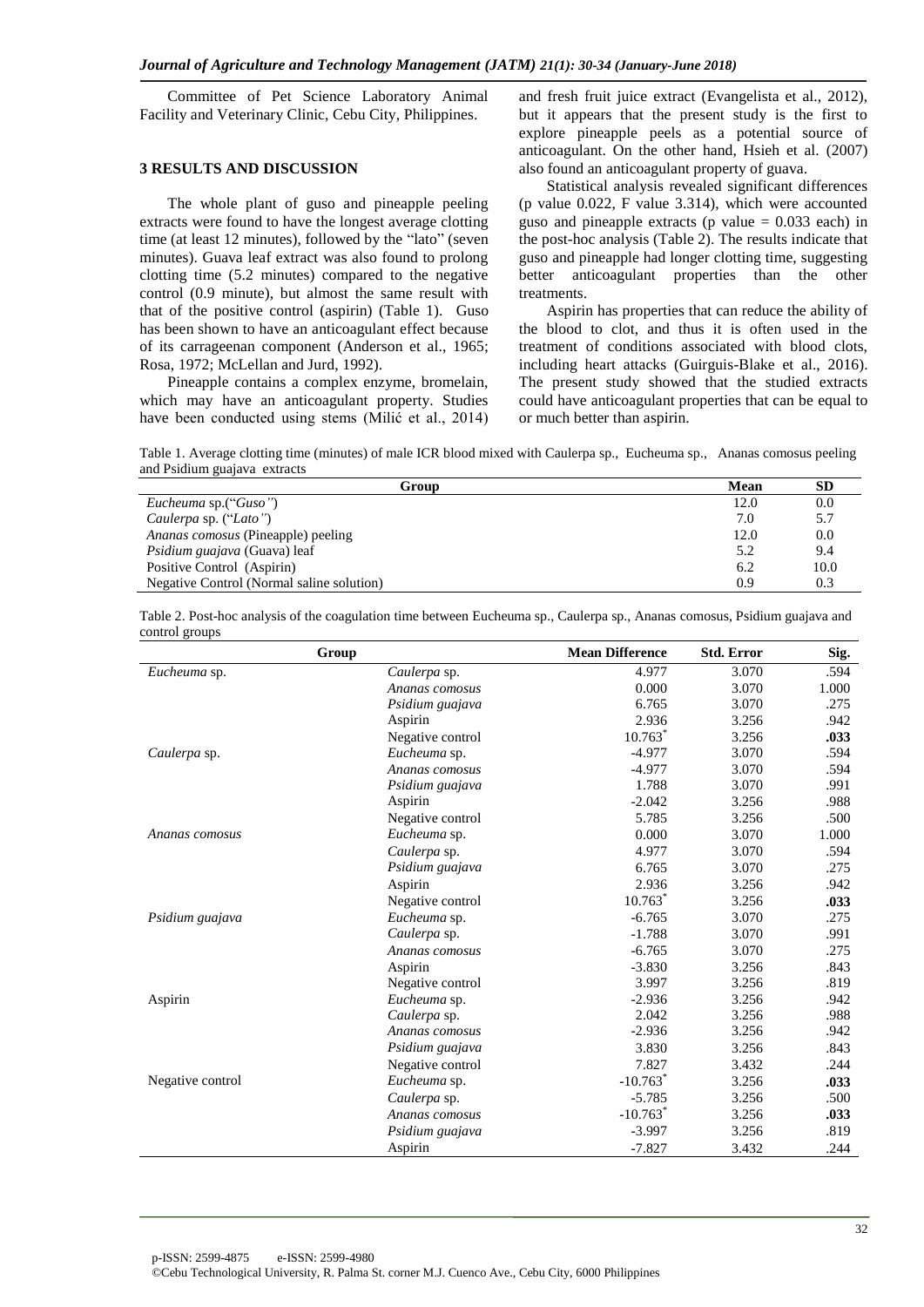In a study by Rodrigues et al. (2011), the anticoagulant property of a related species Caulerpa cupressoides var. lycopodium was found to be dosedependent. The aforementioned study also extracted sulfated polysaccharides (SP) from the selected seaweed.

SPs are structural components of the cell wall of marine algae, in which they are found in high concentrations (Painter et al., 1983; Pereira et al., 2005; Rodrigues et al., 2009; Rodrigues et al., 2010). The use of these molecules as alternative sources of anticoagulants is justified by the fact that algae are phylogenetically distant from mammals, significantly reducing contamination by viral particles (Leite et al., 1998).

Another study evaluated the in vitro anticoagulant activity of SP fractions from red alga Halymenia pseudofloresia using citrated rabbit plasma and observed marked changes in activated partial thromboplastin time (APTT) (Rodrigues et al., 2009). The fractions obtained in the first (464.20, 211.60, 103.50 and 101.70 IU mg-1) were more active compared to those from the third extraction (137.10, 96.50 and 89.20 IU mg-1). Its actions were considered superior to the existing heparin standard (100 IU mg-1) and to SPs from the same-genus species Halymenia sp. (Rodrigues et al., 2010).

## **4 CONCLUSION**

The ethanolic extracts of guso and pineapple peelings apparently have in vitro anticoagulant potential. The potential of these extracts as an in vitro anticoagulant for diagnostic purposes and as a potential therapy for thrombotic disorders can be explored in vivo. Further studies in isolating specific components of the extracts for drug development are also recommended.

## **REFERENCES**

- Alquwaizani, M., Buckley, L., Adams, C., and Fanikos, J. (2013). Anticoagulants: a review of the pharmacology, dosing, and complications. *Current emergency and hospital medicine reports*, *1*(2), pp.83-97.
- Arenajo, A.R., Ybanez, A. P., Ababan, M. M. P., Villajuan, C. E., Lasam, M. R. M., Young, C. P., and Reyes, JLA. (2017). The potential anticoagulant property of *Caulerpa lentillifera* crude extract. *International Journal of Health Sciences*, *11*(3).
- Anderson, W., Duncan, J. G. C., and Harthill, J. E. (1965). The anticoagulant activity of carrageenan. *Journal of Pharmacy and Pharmacology*, 17(10), 647-654.
- Awtry, E., Loscalzo, J., Aspirin. (2000). Circulation; 101:1206-1218.
- Bekkevold, C. M., Robertson, K. L., Reinhard, M. K., Battles, A. H., and Rowland, N. E. (2013).

Dehydration parameters and standards for laboratory mice. *Journal of the American Association for Laboratory Animal Science*, 52(3), 233-239.

- Costa, M. S. S. P., Costa, L. S., Cordeiro, S. L., Almeida-Lima, J., Dantas-Santos, N., Magalhães, K. D., Sabry, D. A., Albuquerque, I. R. L., Pereira, M. R., Leite, E. L., and Rocha, H. A. O. (2012). Evaluating the possible anticoagulant and antioxidant effects of sulfated polysaccharides from the tropical green alga *Caulerpa cupressoides* var. flabellata. *Journal of applied phycology*, *24*(5), pp.1159-1167.
- das Neves Amorim, R. C., Gurgel Rodrigues, J. A., Lima Holanda, M., de Souza Mourão, P. A., and Barros Benevides, N. M. (2011). Anticoagulant properties of a crude sulfated polysaccharide from the red marine alga *Halymenia floresia* (Clemente) C. Agardh. *Acta Scientiarum. Biological Sciences*, *33*(3).
- Evangelista, J. H., De Vera, M. J., Garcia, R. S., Joven, M. G., and Nerosa, M. J. A. (2012). Preliminary Assessment of In vitro Anticoagulant Activity vs. Heparin 1,000 IU and Cytotoxicity of Selected Philippine Medicinal Plants. *International Journal*, 3(6).
- Guirguis-Blake, J. M., Evans, C. V., Senger, C. A, O'connor, E. A., and Whitlock, E. P. (2016). Aspirin for the Primary Prevention of Cardiovascular Events: A Systematic Evidence Review for the US Preventive Services Task ForceAspirin for the Primary Prevention of Cardiovascular Events. *Annals of internal medicine*, *164*(12), pp.804-813.
- Gurbel, P. A., Bliden, K. P., Neerchal, N. K., Chaganti, S. K., and Tantry, U. S. (2007). Evaluation of dose-related effects of aspirin on platelet function. *Circulation*.
- Hall, J. E. (2015). *Guyton and Hall Textbook of Medical Physiology E-Book*. Elsevier Health Sciences.
- Hsieh, C. L., Lin, Y. C., Yen, G. C., and Chen, H. Y. (2007). Preventive effects of guava (Psidium guajava L.) leaves and its active compounds against α-dicarbonyl compounds-induced blood coagulation. Food chemistry, 103(2), 528-535.
- Leite, E. L., Medeiros, M. G., Rocha, H. A., Farias, G. G., da Silva, L. F., Chavante, S. F., de Abreu, L. D., Dietrich, C. P., and Nader, H. B. (1998). Structure and pharmacological activities of a sulfated xylofucoglucuronan from the alga Spatoglossum schröederi. *Plant science*, *132*(2), pp.215-228.
- McLellan, D. S. and Jurd, K. M. (1992). Anticoagulants from marine algae. *Blood coagulation & fibrinolysis*, *3*(1), pp.69-80.
- Milić, N., Milanović, M., Kon, G. S., and Milošević, N. (2014). Current experience and future perspectives of bromelain application in medicine. *Medicinski časopis*, 48(4), 153-158.
- Oliveira, C. Z., Maiorano, V. A., Marcussi, S., Sant'Ana, C. D., Januário, A. H., Lourenço, M.